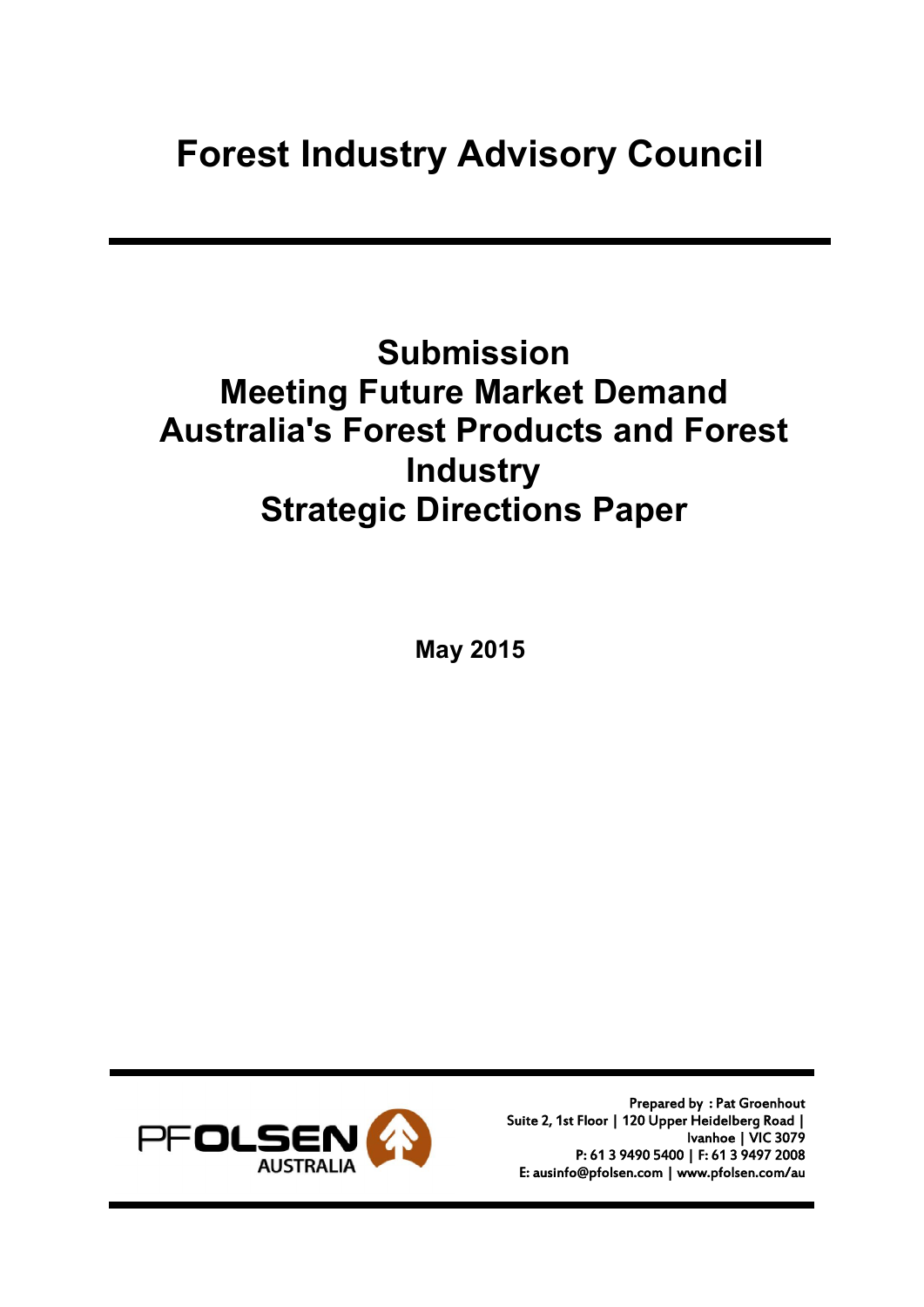

# **Table of Contents**

#### © PF OLSEN (AUS) PTY LTD

All rights reserved.

All rights of copying, publication, storage, transmission and<br>retrieval in whole or part by any means and for all purposes are reserved.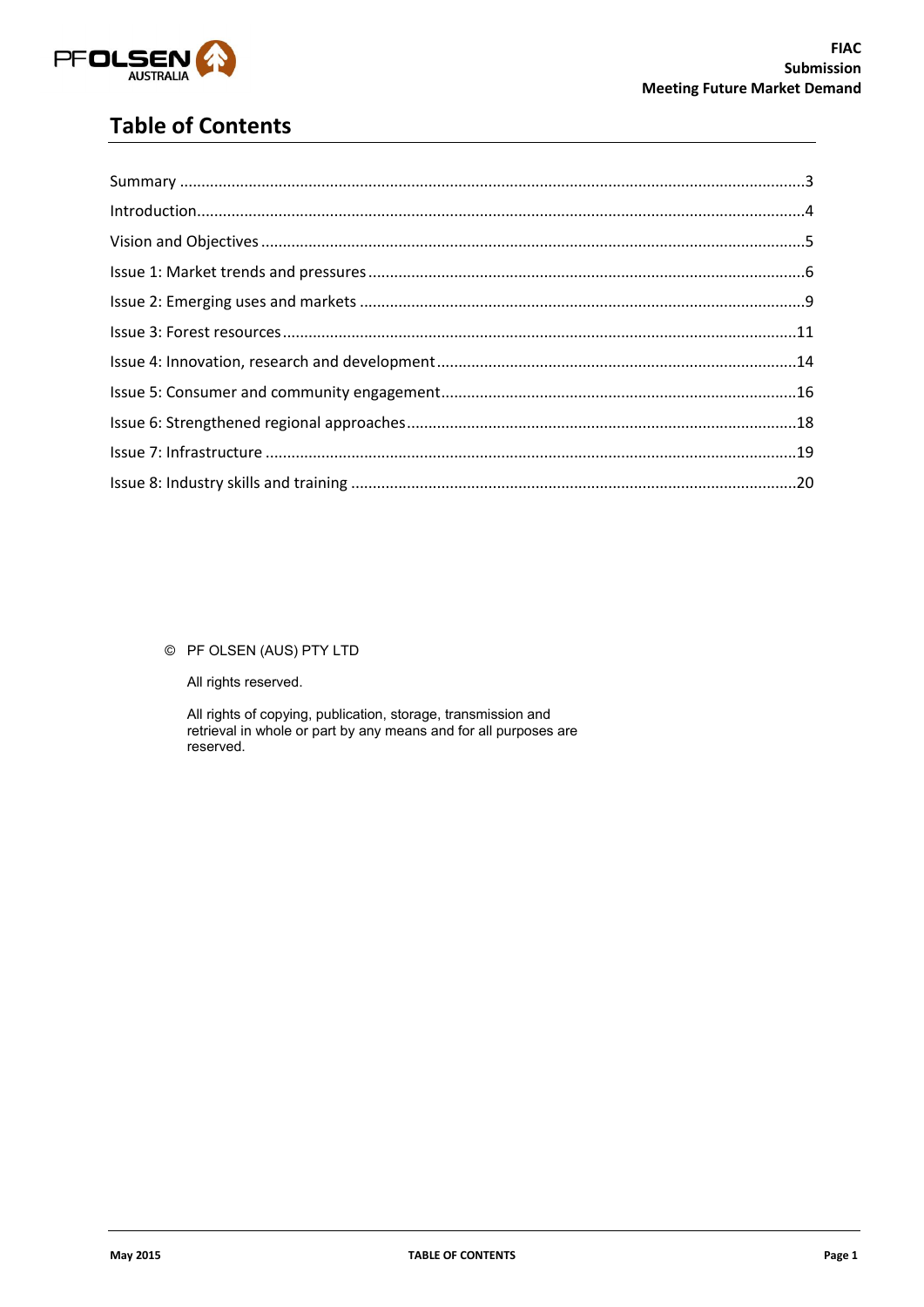

Author: ............................................................ *Pat Groenhout* .............................

*Managing Director*

05 June 2015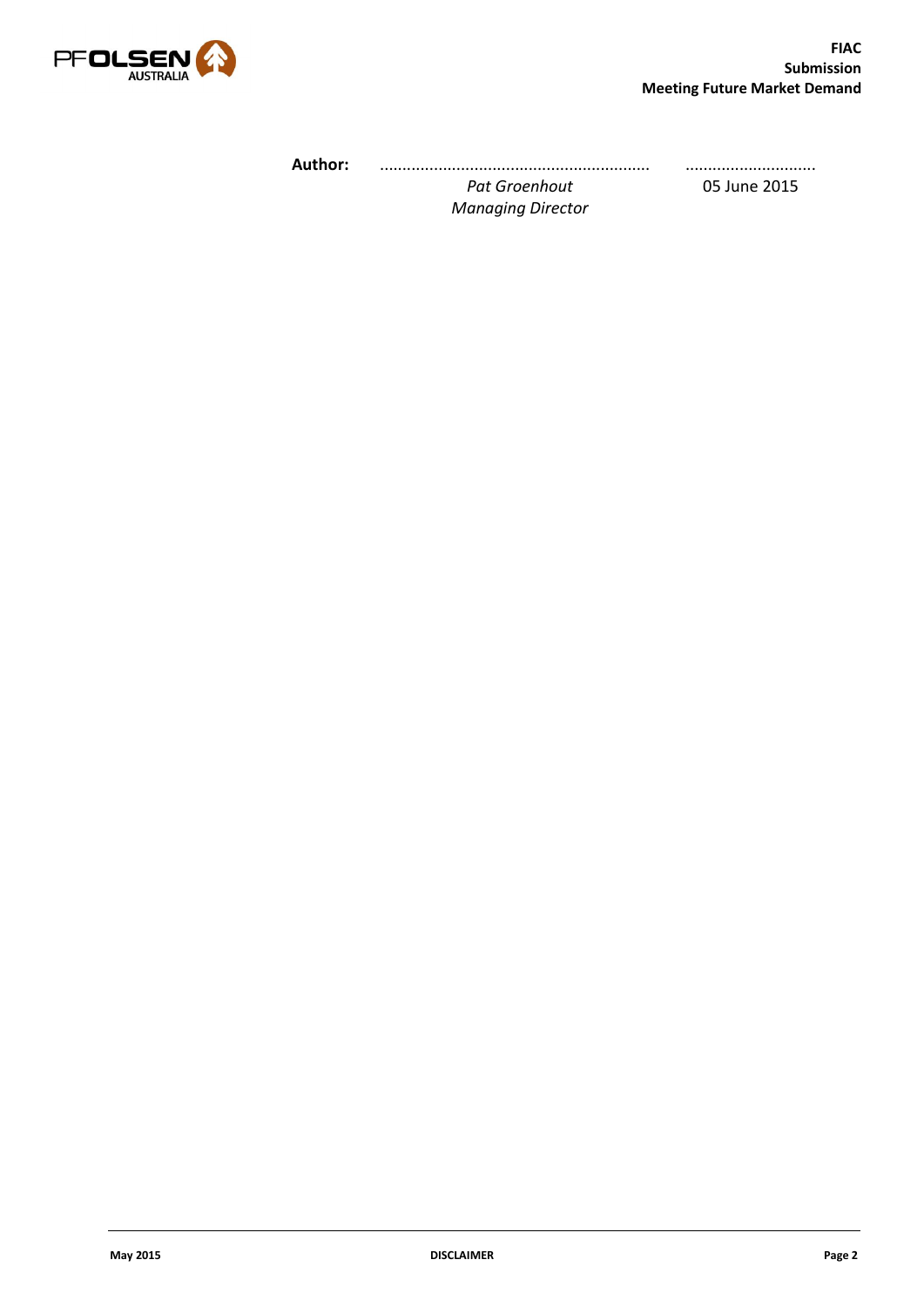

## Summary

PF Olsen Australia commends the Federal Government and Forest Industry Advisory Council for initiating this industry discussion. It is a unique and timely opportunity for the whole forest and forest products sector to contribute to a consolidated future vision and actions to deliver greater efficiencies and productivity and improved interaction through the supply chain. We trust that the process will also work to reinforce ongoing industry collaborative efforts across many of the themes addressed.

As a forest grower and third party services provider, our submission focuses on those areas where we feel we have expertise and opinions that will add value to the strategy.

PF Olsen Australia appreciates the opportunity to contribute to the Strategic Directions process and we look forward to continuing to work with the Government and FIAC to see our industry better placed for the future.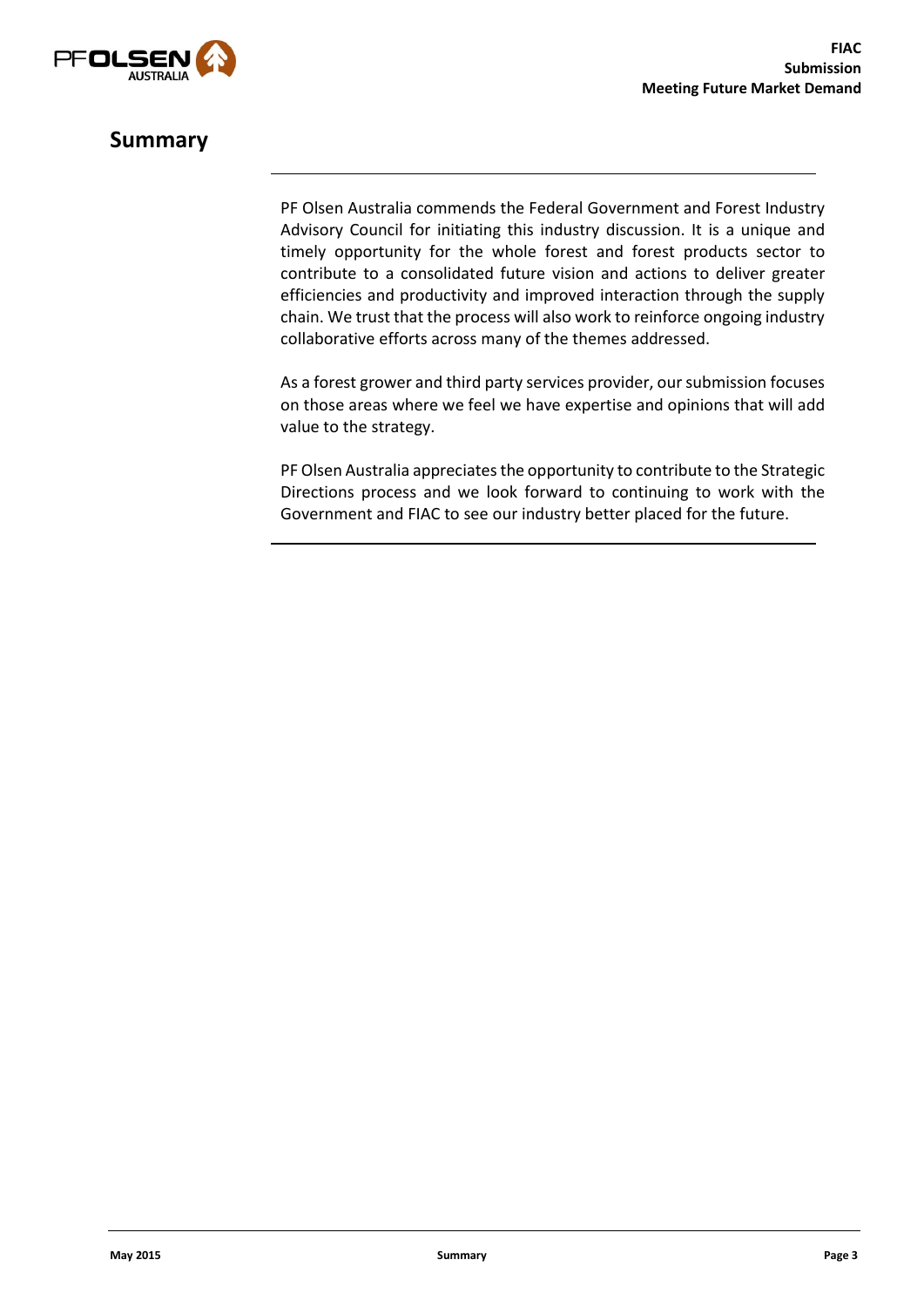

| <b>Introduction</b>                       |                                                                                                                                                                                                                                                                                                                                                                                                                                                                                                                                                             |
|-------------------------------------------|-------------------------------------------------------------------------------------------------------------------------------------------------------------------------------------------------------------------------------------------------------------------------------------------------------------------------------------------------------------------------------------------------------------------------------------------------------------------------------------------------------------------------------------------------------------|
| <b>About PF Olsen</b><br><b>Australia</b> | Established in 2005, PF Olsen Australia has grown to become Australia's<br>fourth largest plantation manager, with approximately 150,000 hectares of<br>hardwood and softwood plantations under management and around 1<br>million tonnes per annum harvest. We are also Australia's largest<br>independent forestry services provider. We manage client forests ranging<br>in size from 50 hectares to 135,000 hectares. We believe that gives us a<br>unique insight into some of the opportunities and challenges facing forest<br>growers in Australia. |
|                                           | Head-quartered in Melbourne, PF Olsen Australia has operations in every<br>Australian state, with regional offices located in key timber growing regions<br>including Lismore (northern NSW), Bathurst, Tumut, Traralgon, Hamilton<br>(Green Triangle), Kangaroo Island and Albany in Western Australia.                                                                                                                                                                                                                                                    |
|                                           | PF Olsen is actively engaged in a range of industry good activities covering<br>safety management, research, pest and disease management, genetics and<br>tree breeding, forest management, forest operations research and forest<br>management certification.                                                                                                                                                                                                                                                                                              |
| <b>Unique</b><br>perspective              | The Australian forestry sector has undergone considerable change and<br>consolidation over the past 5 years. The arrival of institutional investment<br>has brought a dramatic change in forest ownership and a re-focus on<br>vertical integration to an evolving sector.                                                                                                                                                                                                                                                                                  |
|                                           | As a large scale third party forest manager, PF Olsen Australia brings a<br>unique and fresh perspective to the strategic challenge, as well as<br>considerable experience with this new dynamic from the operations of our<br>parent company in New Zealand.                                                                                                                                                                                                                                                                                               |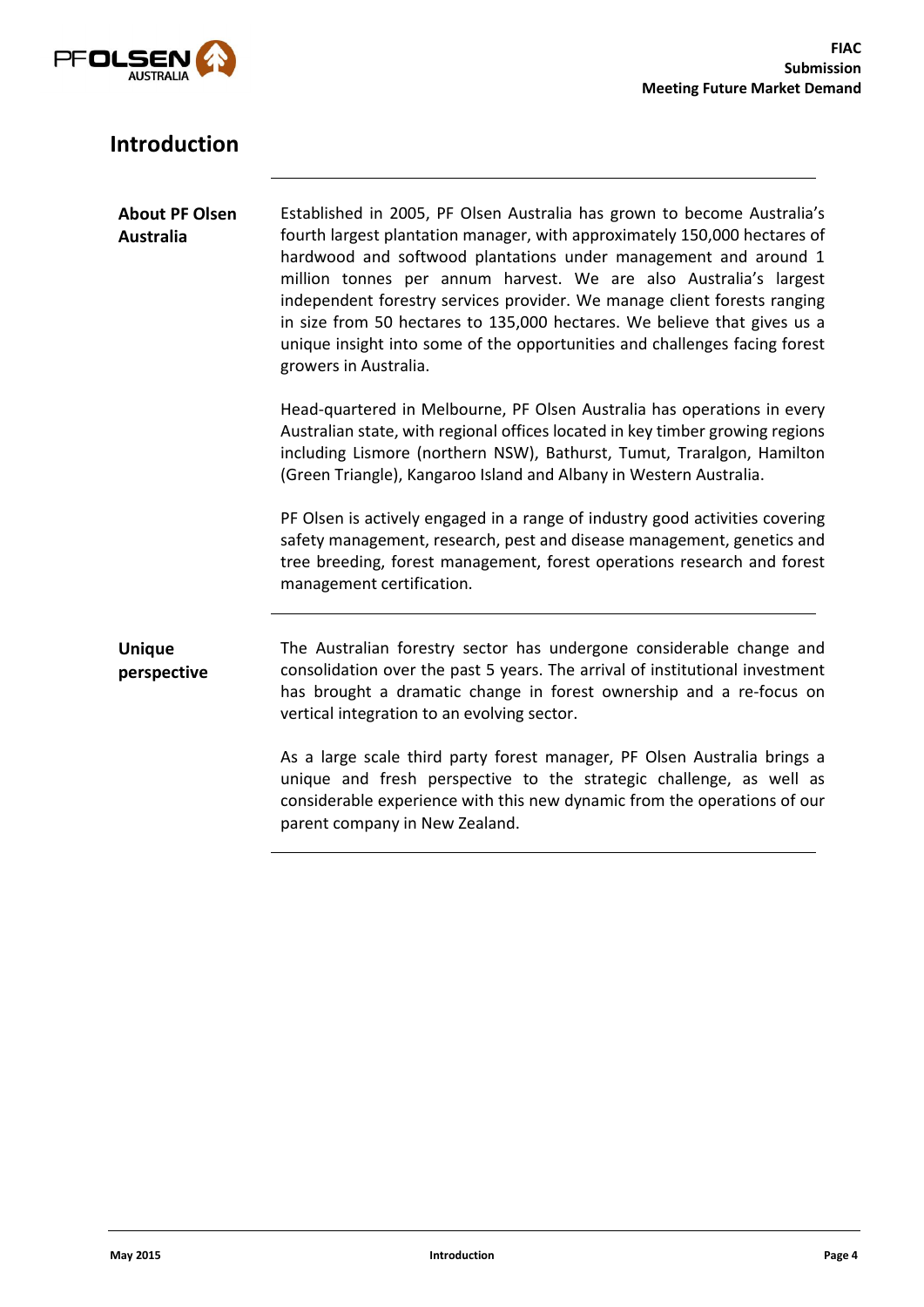

## Vision and Objectives

1. What should be the vision for the forest products sector in the coming decades?

Strong vision for a positive industry philosophy In a practical sense, it would be appropriate to reflect a vision which is focused on an expanding sector capable of meeting a larger proportion of Australia's wood and wood products demand, internationally recognised for the quality of forest management and attracting new investment from Australia and overseas.

> From a philosophical perspective, the vision should encapsulate the "Sunrise Industry" concept previously put forward by the Australian Forest Products Association – that is, an industry seizing opportunity and taking positive steps to address and improve the way it is perceived by the broader community.

#### 2. What specific objectives underpin this vision?

Suggested objectives Some objectives that might be effectively incorporated to achieve the vision include:

- Better coordinated research and development activities, including integration of objectives through the supply chain.
- Better coordinated and aligned advocacy.
- Expansion of plantation area in key regions, supported by appropriate investment in infrastructure and processing.
- Improved plantation productivity.
- Increased processing capacity, particularly in relation to higher value products.
- Development of effective policy solutions to encourage or facilitate investment and re-investment in forest growing and wood processing.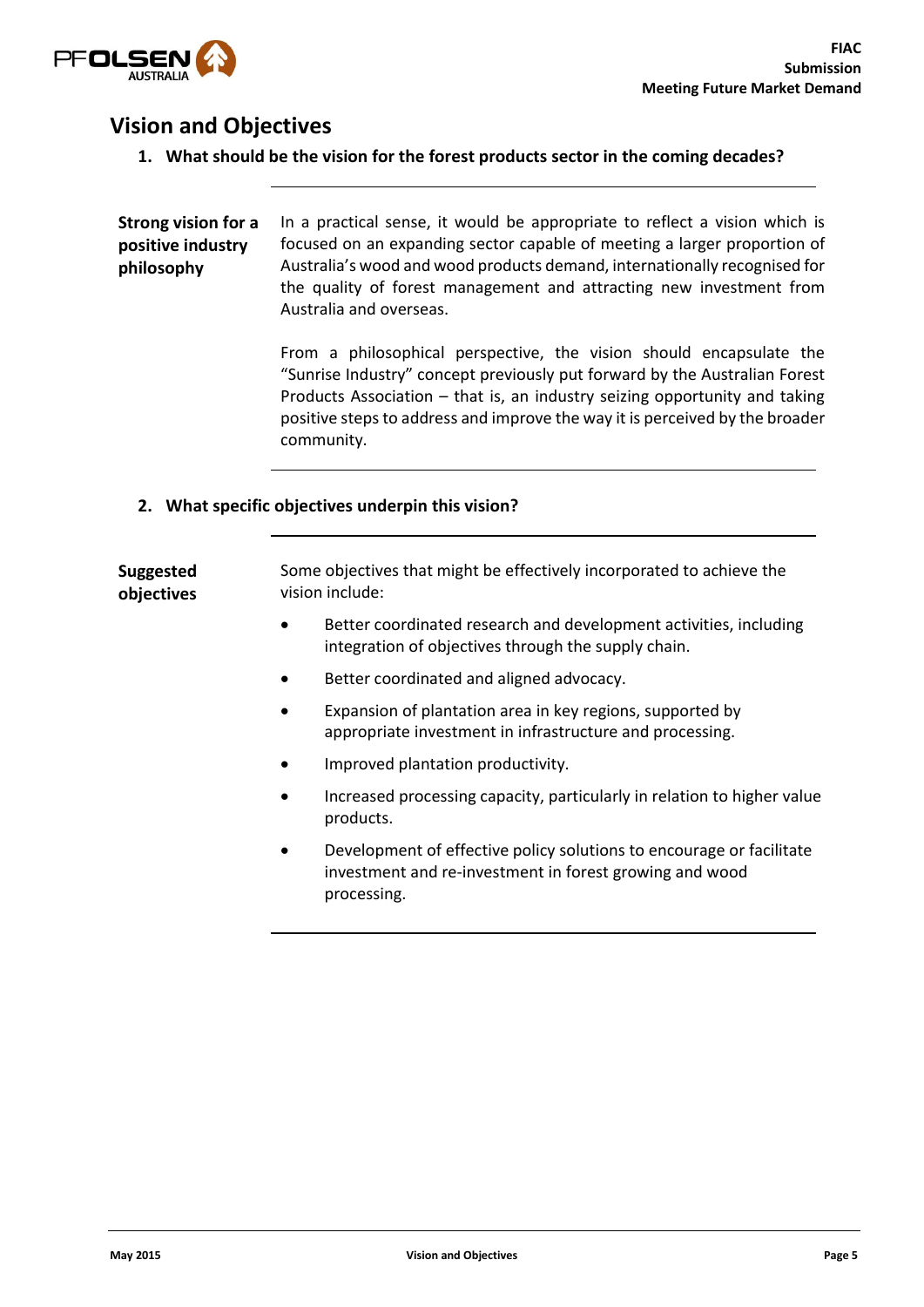

## Issue 1: Market trends and pressures

3. What forest products does Australia have a local and/or international competitive advantage in producing?

| <b>Commodity</b><br>trading<br>environment | The Australian forest products sector is currently locked into a commodity<br>market dynamic. This means that for significant amounts of timber<br>produced in Australia, there are viable and often cheaper alternatives (in<br>both domestic and export markets).                                                                                                                                                                                                                                                                                      |
|--------------------------------------------|----------------------------------------------------------------------------------------------------------------------------------------------------------------------------------------------------------------------------------------------------------------------------------------------------------------------------------------------------------------------------------------------------------------------------------------------------------------------------------------------------------------------------------------------------------|
|                                            | Our two major forest products are softwood plantation timber for<br>construction and hardwood plantation timber for fine paper production.<br>While the quality of timber products produced from Australian plantations<br>is among the best in the world, it is apparent that existing markets do not<br>necessarily value that quality.                                                                                                                                                                                                                |
| <b>Other advantages</b>                    | Australia is one of the world's premier forestry investment targets. This is<br>the case because of the quality of forest management, high regulatory<br>standards, relatively secure investment environment and legal framework<br>for business. On the recent trade delegation to China, led by Senator<br>Richard Colbeck, a consistent theme voiced by our hosts was that they value<br>"safe" wood - that is timber products sourced from locations such as<br>Australia which are produced sustainably and are demonstrably from legal<br>sources. |
|                                            | These actions and sentiments indicate that Australia has a significant<br>competitive advantage associated with the legal and economic<br>environment within which forests are managed and forest products are<br>manufactured.                                                                                                                                                                                                                                                                                                                          |
|                                            | A Mihat is the notential demand for ferest products in coming desades?                                                                                                                                                                                                                                                                                                                                                                                                                                                                                   |

4. What is the potential demand for forest products in coming decades?

Population drives demand The populations of Australia and our major export destinations are significant users of forest and timber products. As standards of living in our major export destinations improve, the demand for these products will continue to rise.

> Domestically, Australia's population continues to grow and demand for housing is increasing. Australia is a net importer of timber and timber products, which begs the question whether there are opportunities to utilise more Australian grown forest products domestically.

> > *Continued on next page...*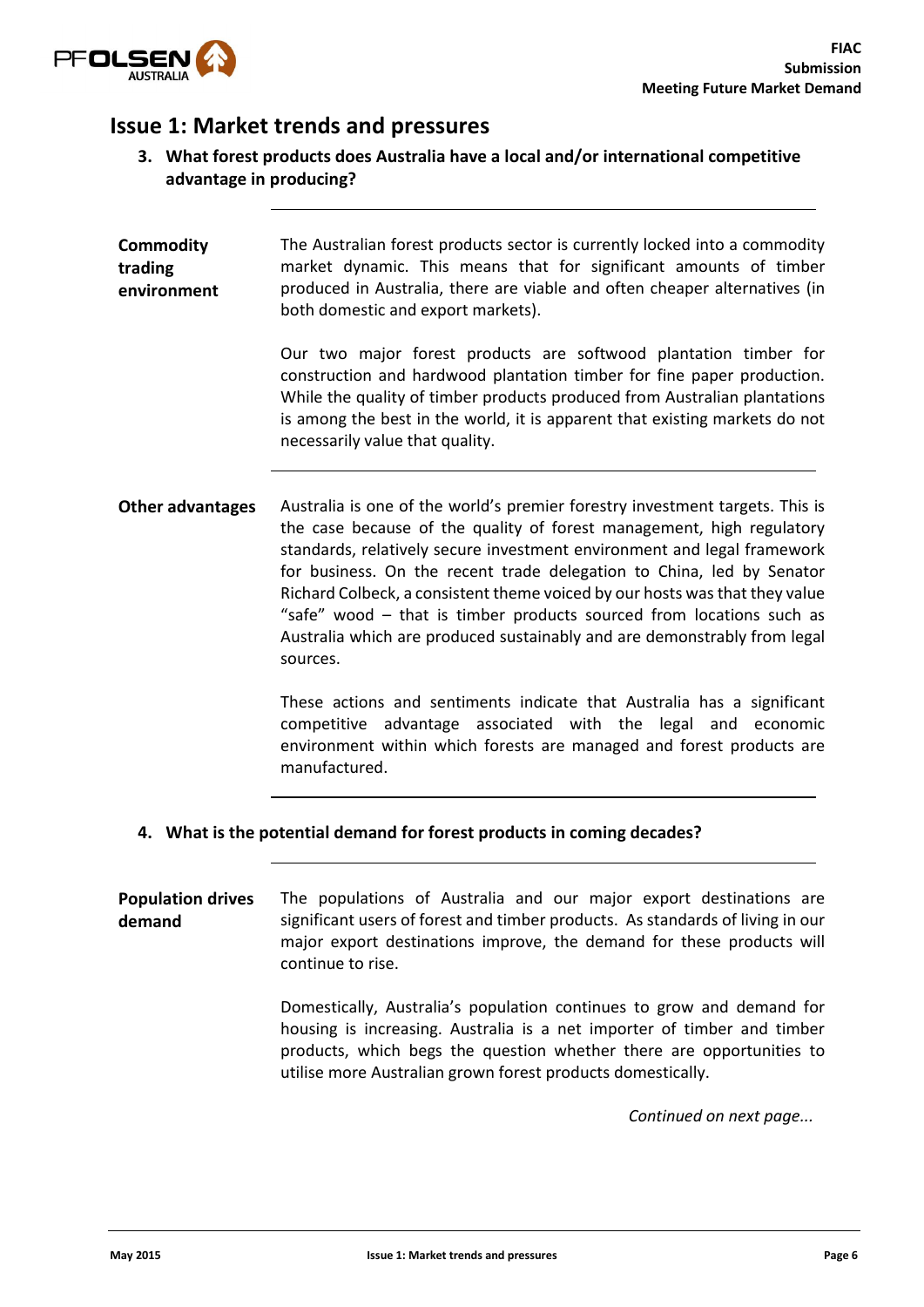

*…continued* Internationally, Australia's wood and wood products exports to China in particular are increasing. Exports are largely in the form of softwood roundwood and hardwood woodchips to satisfy construction and paper demand.

> The challenge is whether Australian manufacturing can be expanded to move the sector from a commodity to manufactured goods focus in relation to meeting both domestic and international demand.

5. How can Australia best position itself for this demand, both nationally and internationally?

| Capitalise on           | As identified above, Australia is recognised for the quality of its forest                                                                                                 |
|-------------------------|----------------------------------------------------------------------------------------------------------------------------------------------------------------------------|
| skills, reputation      | management and manufacturing, political and financial security and                                                                                                         |
| and capacity            | potential capacity as a growth region for forestry.                                                                                                                        |
|                         | There exists an opportunity to further exploit these positive attributes to<br>attract domestic and foreign investment, which can be better facilitated by<br>governments. |
| <b>Exploit new free</b> | In line with this, the recent developments in free trade arrangements with                                                                                                 |
| trade                   | some of our most important trading partners in the region present a new                                                                                                    |
| arrangements            | frontier to exploit available investment and exporting opportunities.                                                                                                      |
| Align investment        | As is discussed further in our submission, plantation expansion and                                                                                                        |
| demand with             | investment in new processing technologies for emerging wood products.                                                                                                      |
| forest and              | Facilitation of the alignment of investment demand with forest products                                                                                                    |
| manufacturing           | sector investment requirements should be a head-line objective for the                                                                                                     |
| needs                   | FIAC.                                                                                                                                                                      |
| demand?                 | 6. What are the other drivers or disruptions that will potentially affect supply and/or                                                                                    |

Strength of the Australian dollar The persistent strength of the Australian dollar is disruptive to all export businesses. Given the strength of existing competition in the forestry commodity markets, this is particularly problematic for our sector. It acts as a drag on investment through the marginal volatility of prices which in turn undermines investor confidence.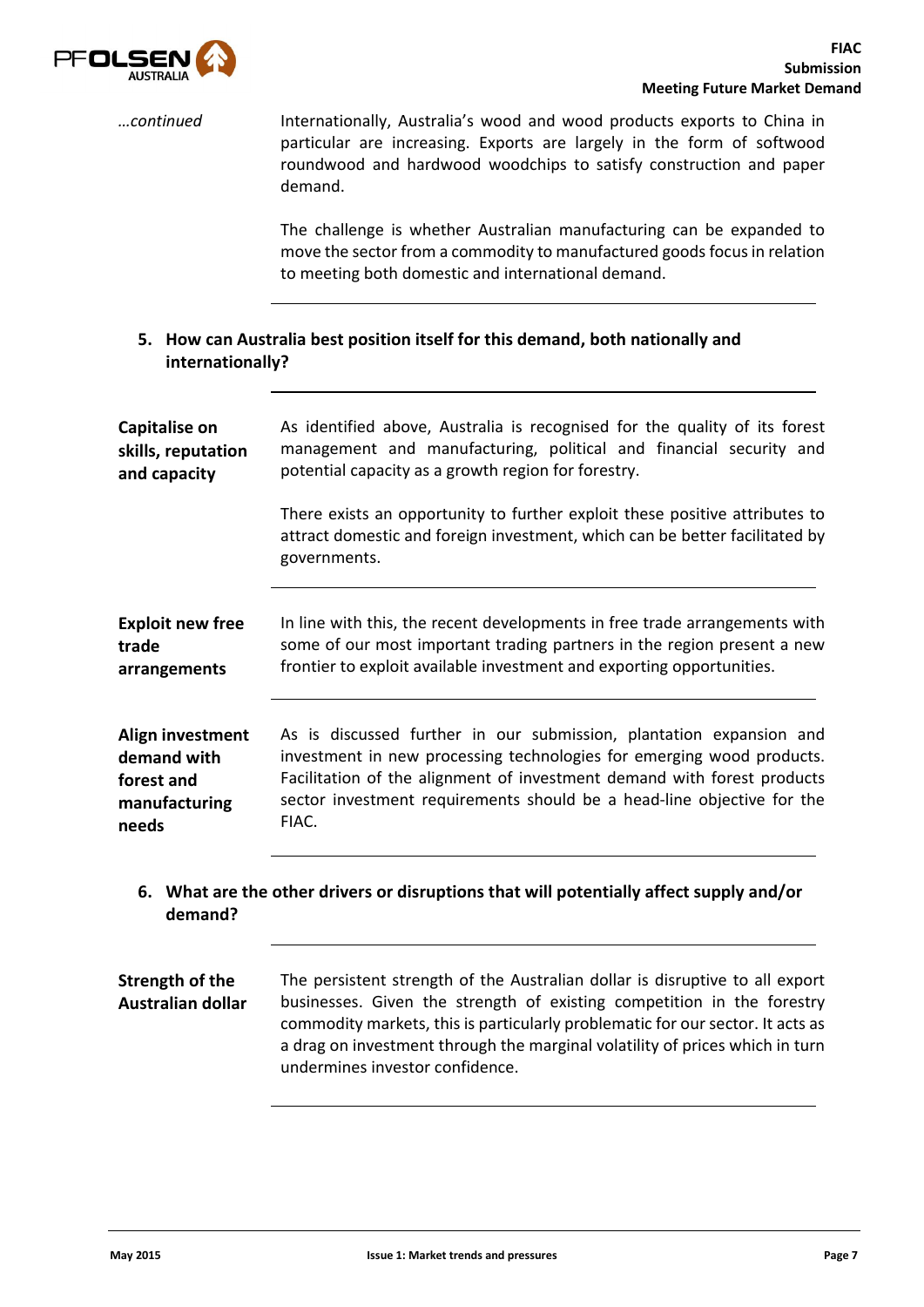

- Cheap imports Imported processed timber and timber products are very competitive with Australian manufactured timber. Embedded within the challenge of cheap imports is the issue of product sourced from "illegal" wood. Review of the effectiveness of the *Illegal Logging Prohibition Act 2012* (Com.), both in scope and implementation, will be instrumental in attempting to address this issue.
- Building codes and regulations Legitimate embedding of wood products into standards and building codes and regulations is a critical avenue for increasing the breadth and depth of market opportunities for wood products. FWPA's work in this respect should be recognised, encouraged and supported by both the sector and all levels of government.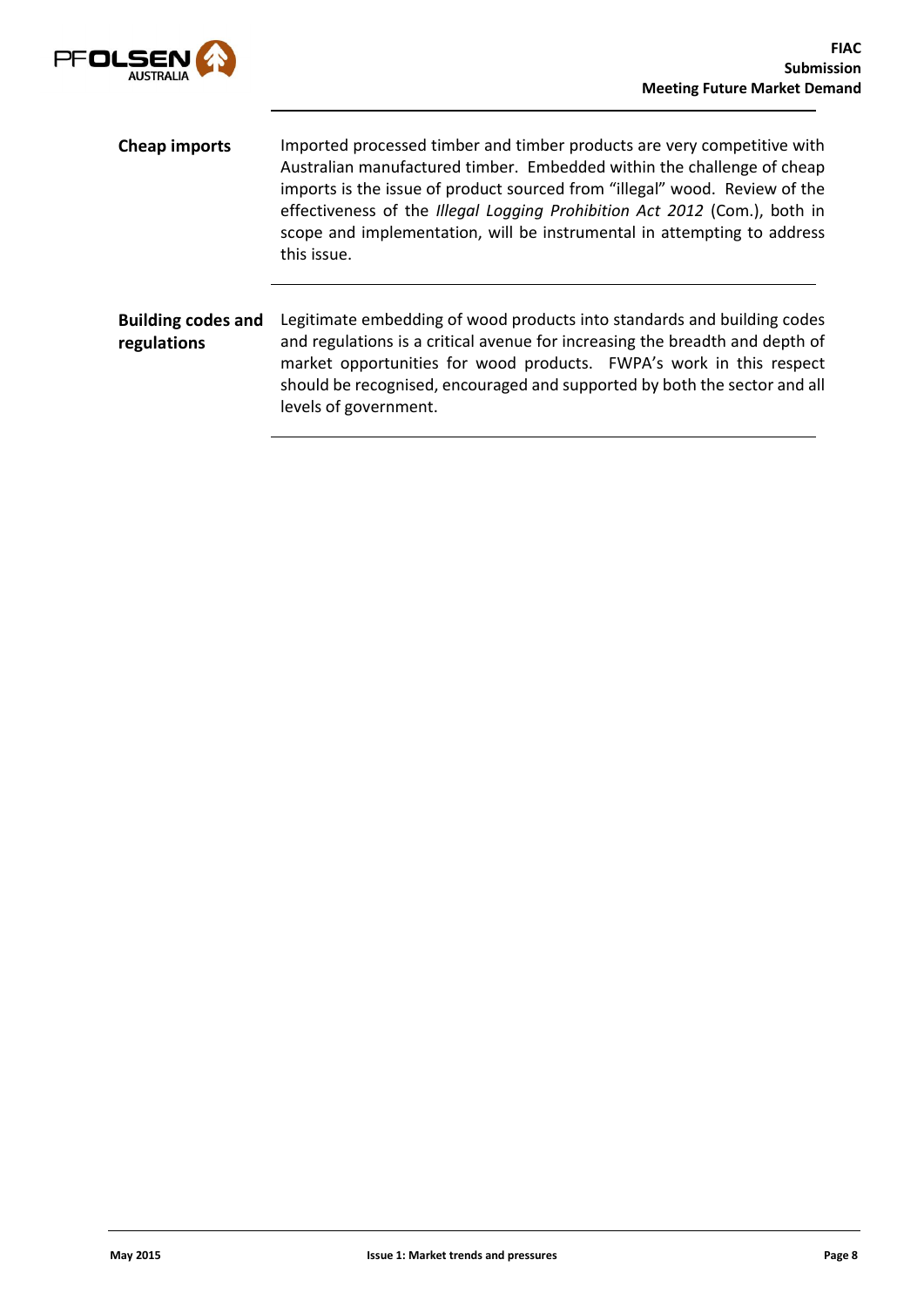

## Issue 2: Emerging uses and markets

#### 7. Which emerging forest products have the greatest potential for Australia?

| Not a processor                                                                                                      | PF Olsen Australia is not involved in timber processing and as such has<br>limited capacity to comment on this section. However, it is apparent that<br>there are timber processing solutions that might feasibly be introduced to<br>the Australian environment which could see a higher proportion of low<br>grade timber used in alternative high-value products, rather than go to<br>export, chip production or waste as is currently the case.<br>Some examples of potential focus areas are outlined below. |
|----------------------------------------------------------------------------------------------------------------------|--------------------------------------------------------------------------------------------------------------------------------------------------------------------------------------------------------------------------------------------------------------------------------------------------------------------------------------------------------------------------------------------------------------------------------------------------------------------------------------------------------------------|
| <b>Engineered wood</b><br>products                                                                                   | Cross laminated timber (CLT) and other high-value engineered wood<br>products are increasing market share in construction applications around<br>the globe. These products have found use in applications in Australia, but<br>are being imported currently.                                                                                                                                                                                                                                                       |
|                                                                                                                      | A focus on investment in the manufacture of high value engineered wood<br>products in one or more key forestry regions in Australia is important if we<br>are to capitalise on potential industry growth.                                                                                                                                                                                                                                                                                                          |
| <b>Biomass for</b><br>energy production                                                                              | The role of sustainably produced wood waste in energy production, while<br>controversial, presents significant opportunity for Australian forest growers<br>and processors.                                                                                                                                                                                                                                                                                                                                        |
| 8. What are some of the barriers to the development and/or uptake of these<br>emerging forest products in Australia? |                                                                                                                                                                                                                                                                                                                                                                                                                                                                                                                    |
| <b>Barriers to</b><br>investment                                                                                     | There are a number of barriers to manufacturing investment in Australia,<br>including labour costs, attitudes to foreign investment, risk relating to long<br>term growth prospects, lack of growth in the resource base, appropriate and<br>incentives for small private growers. The latter could potentially be<br>garnered through appropriate carbon sequestration recognition and<br>pricing, and tax treatment incentives.                                                                                  |
| Policy and<br>regulatory barriers                                                                                    | A good example of the policy and regulatory barriers for emerging forest<br>products is the historically poor recognition of forests and forest products<br>in Australia's carbon policy framework.                                                                                                                                                                                                                                                                                                                |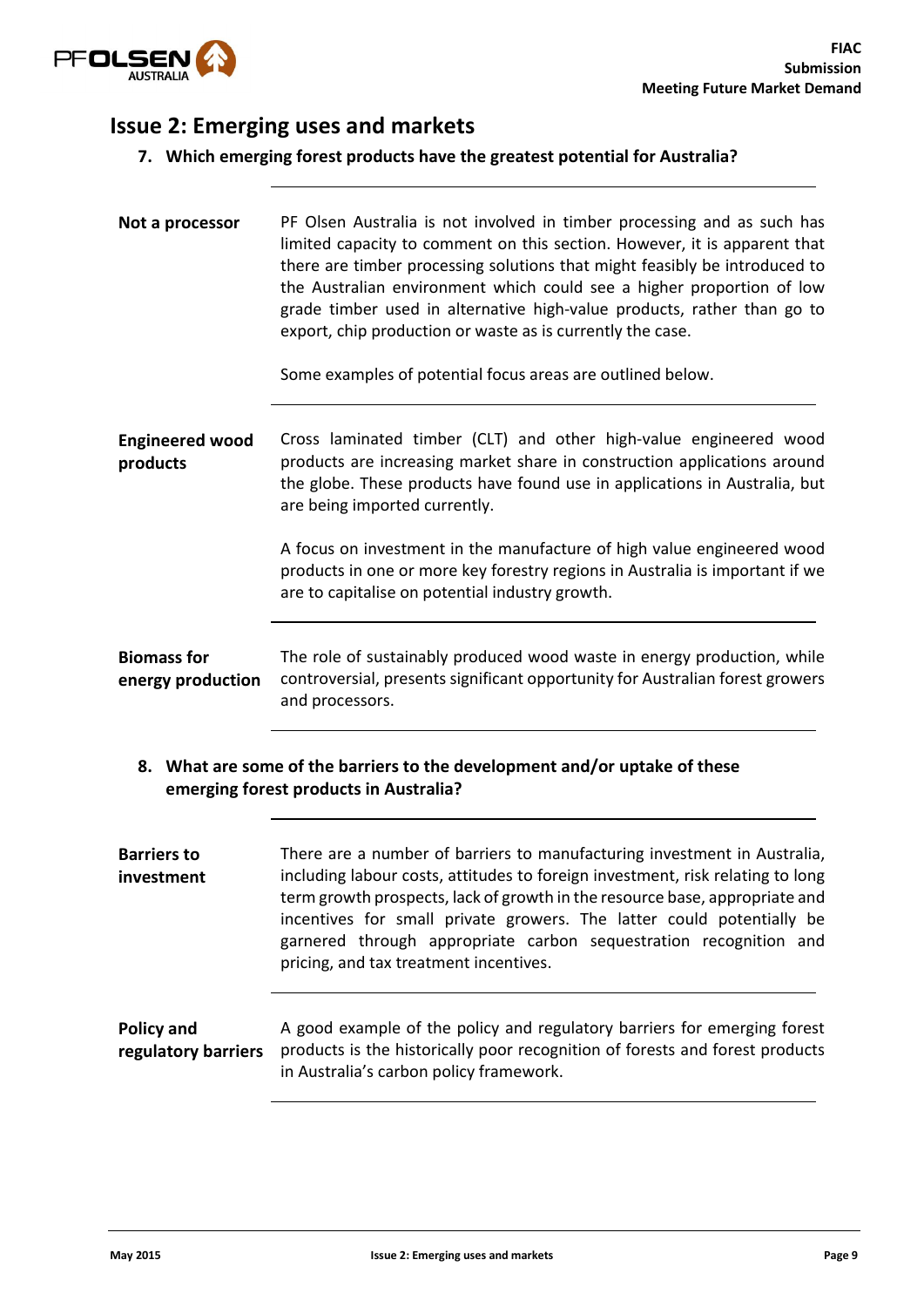

| <b>Misaligned</b><br>jurisdictions | A challenge to operating a nationwide business in Australia is the<br>misalignment of legislation, regulation and policy from state to state and<br>between state and federal jurisdictions. This has the effect of increasing<br>compliance cost, increasing the risk of non-compliance and reducing overall<br>efficiency for business. |
|------------------------------------|-------------------------------------------------------------------------------------------------------------------------------------------------------------------------------------------------------------------------------------------------------------------------------------------------------------------------------------------|
|                                    | This misalignment ranges from forest management regulation through to<br>issues such as safety management, workers compensation, payroll tax and<br>long service leave.                                                                                                                                                                   |
|                                    | Clearly these are not issues specific to the forest products sector. However<br>they are a burden on business.                                                                                                                                                                                                                            |
|                                    |                                                                                                                                                                                                                                                                                                                                           |
| 9.                                 | What opportunities exist to better utilise wood resources?                                                                                                                                                                                                                                                                                |
| <b>Similar solutions</b>           | The opportunities for better utilisation of wood resources are essentially<br>the same as emerging forest products opportunities, which afford greater<br>utilisation of wood produced from forests, reducing residues.                                                                                                                   |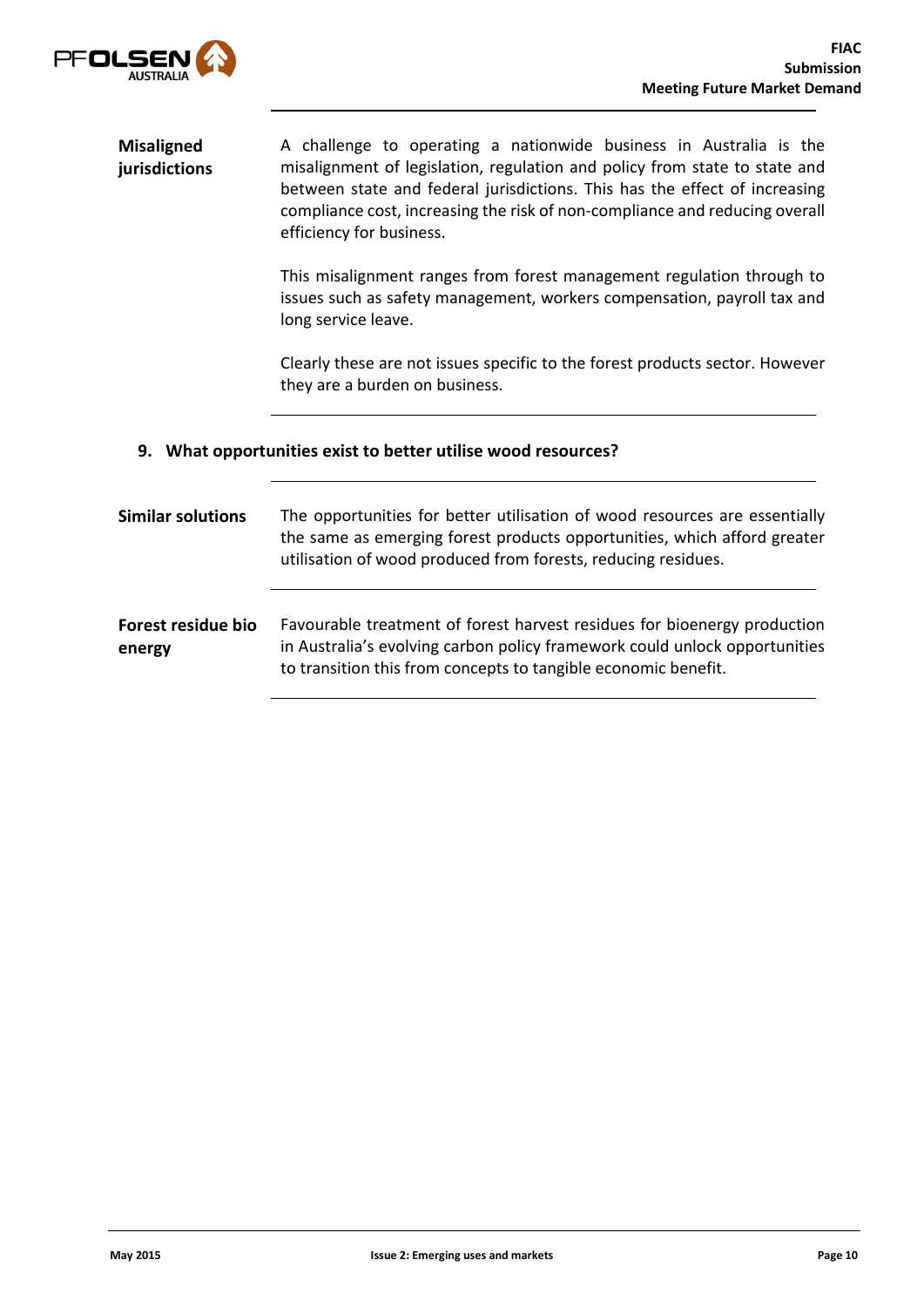

## Issue 3: Forest resources

| 10. What is required to ensure the plantation estate is able to meet future demand for |
|----------------------------------------------------------------------------------------|
| forest products                                                                        |

| Productivity a<br>critical focus                                                                              | Investment in productivity research is a critical requirement for ensuring the<br>future capacity of the plantation estate $-$ we need to identify ways to grow<br>more wood per hectare so that:                                                                                                                                                                            |
|---------------------------------------------------------------------------------------------------------------|------------------------------------------------------------------------------------------------------------------------------------------------------------------------------------------------------------------------------------------------------------------------------------------------------------------------------------------------------------------------------|
|                                                                                                               | The current estate can produce more wood; and                                                                                                                                                                                                                                                                                                                                |
|                                                                                                               | Returns are improved so that it makes sense to invest in future<br>rotations and establish new plantations.                                                                                                                                                                                                                                                                  |
| Production<br>efficiencies                                                                                    | In addition to growing more wood per hectare, it is critical that we identify<br>ways to remove that wood more efficiently (higher utilisation) and more<br>cost effectively (harvest and transport costs).                                                                                                                                                                  |
| <b>Aligning grower</b><br>objectives with<br>market objectives                                                | A historical gap has been the poor alignment between grower objectives<br>(volume and recovery) and market objectives (timber characteristics). This<br>is challenging given the long lead times between identification of required<br>characteristics, breeding for them and growing trees that possess them.<br>However, it should be a focus for future research efforts. |
| 11. What is required to ensure the native forest estate is able to meet future demand<br>for forest products? |                                                                                                                                                                                                                                                                                                                                                                              |
| <b>Limited exposure</b>                                                                                       | PF Olsen Australia has limited exposure to broad-scale native forest<br>management and is not in a position to provide informed comment.                                                                                                                                                                                                                                     |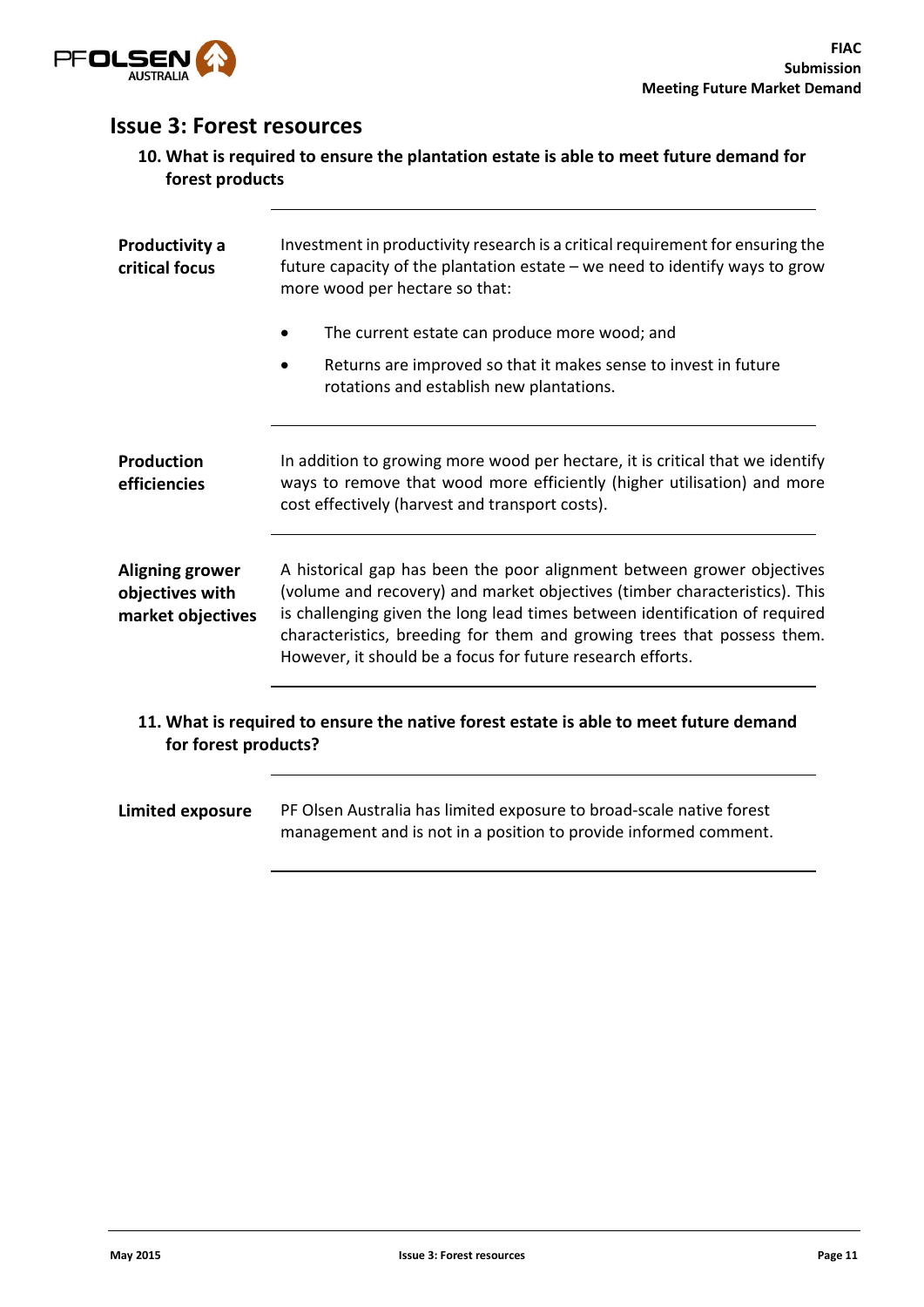

#### 12. What opportunities are there to increase wood supply from farm forestry, private native forestry and Indigenous owned and managed lands?

| <b>Limited but</b><br>important               | There are limited but significant small-holdings in key forestry regions<br>across Australia. These comprise a number of categories:<br>Mature and mid-rotation softwood plantations in southern NSW,<br>east and west Victoria, South Australia and Western Australia. These<br>tend to be between 50 and 400 ha in size and owned by private<br>individuals;                                                                                                                                                                                                                                                                                                                                                                                                                                                                                                                                                                                                              |
|-----------------------------------------------|-----------------------------------------------------------------------------------------------------------------------------------------------------------------------------------------------------------------------------------------------------------------------------------------------------------------------------------------------------------------------------------------------------------------------------------------------------------------------------------------------------------------------------------------------------------------------------------------------------------------------------------------------------------------------------------------------------------------------------------------------------------------------------------------------------------------------------------------------------------------------------------------------------------------------------------------------------------------------------|
|                                               | Orphaned or ex-leasehold hardwood plantations in northern<br>NSW/SE Queensland, Victoria's Green Triangle, Tasmania and<br>Western Australia (including public sector/private share-farm<br>arrangements);                                                                                                                                                                                                                                                                                                                                                                                                                                                                                                                                                                                                                                                                                                                                                                  |
|                                               | Small farm plantations scattered throughout productive areas of<br>Australia;                                                                                                                                                                                                                                                                                                                                                                                                                                                                                                                                                                                                                                                                                                                                                                                                                                                                                               |
|                                               | Private native forests, specifically in northern NSW/SE Queensland<br>and Tasmania.                                                                                                                                                                                                                                                                                                                                                                                                                                                                                                                                                                                                                                                                                                                                                                                                                                                                                         |
| <b>Challenges and</b><br><b>Opportunities</b> | Each of these categories presents different challenges and opportunities.<br>However, a common theme is the difficulty that owners have accessing<br>quality contractors and exercising commercial leverage to viably market<br>logs. As a consequence, many small-holders receive relatively poor<br>treatment in relation to harvest quality and stumpage returns.                                                                                                                                                                                                                                                                                                                                                                                                                                                                                                                                                                                                        |
|                                               | There are commercial opportunities to maximise the contribution that<br>these small holdings can make to sustainable regional wood flows. If this<br>can be achieved, it is possible that commercial efforts could be teamed with<br>policy support to create an environment which encourages replanting or<br>even new plantings of tree crops.                                                                                                                                                                                                                                                                                                                                                                                                                                                                                                                                                                                                                            |
| <b>Integrated land</b><br>management          | A significant challenge in relation to small private forest ownership is<br>competition for land use $-$ in many regions, tree plantations are viewed as<br>competing with alternative agricultural uses for the same land. We believe<br>that the government has an opportunity to develop policy solutions to<br>encourage integrated land use where on a property by property or region<br>by region basis, land owners are encouraged to identify, plan for and<br>implement practical and commercial scale integrated management regimes<br>that focus appropriate land use to specific on ground and market<br>conditions. Innovative approaches are needed to encourage and incentivise<br>landholders to invest in developing forest resources on their land. Efforts<br>should be directed to landholders within the catchment of forestry hubs so<br>as to maximise the potential for positive benefits for both the landholder,<br>forest grower and processors. |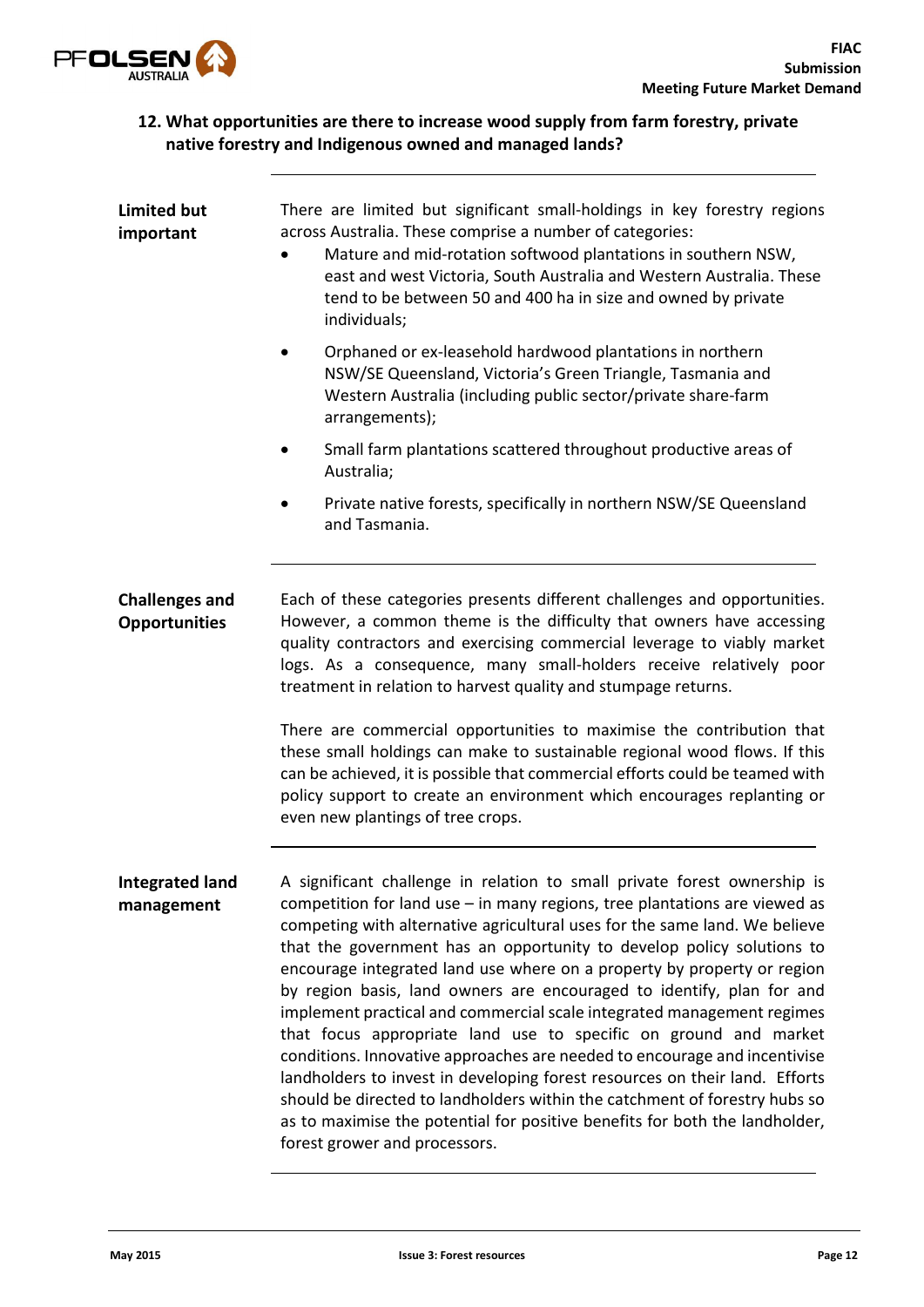

| <b>Private native</b> | While relevant states have legislative and regulatory regimes in place to     |
|-----------------------|-------------------------------------------------------------------------------|
| forestry              | facilitate private native forestry, these are sometimes onerous and difficult |
|                       | to comply with. This has a number of adverse impacts which include:           |

- Poor environmental outcomes as a consequence of poor harvesting practices and/or lack of intervention to improve forest quality;
- Poor returns to growers due to lack of effective education and marketing infrastructure;
- Inability to fully capitalise on this significant resource to underpin the long term viability of the native forest sector in key regions.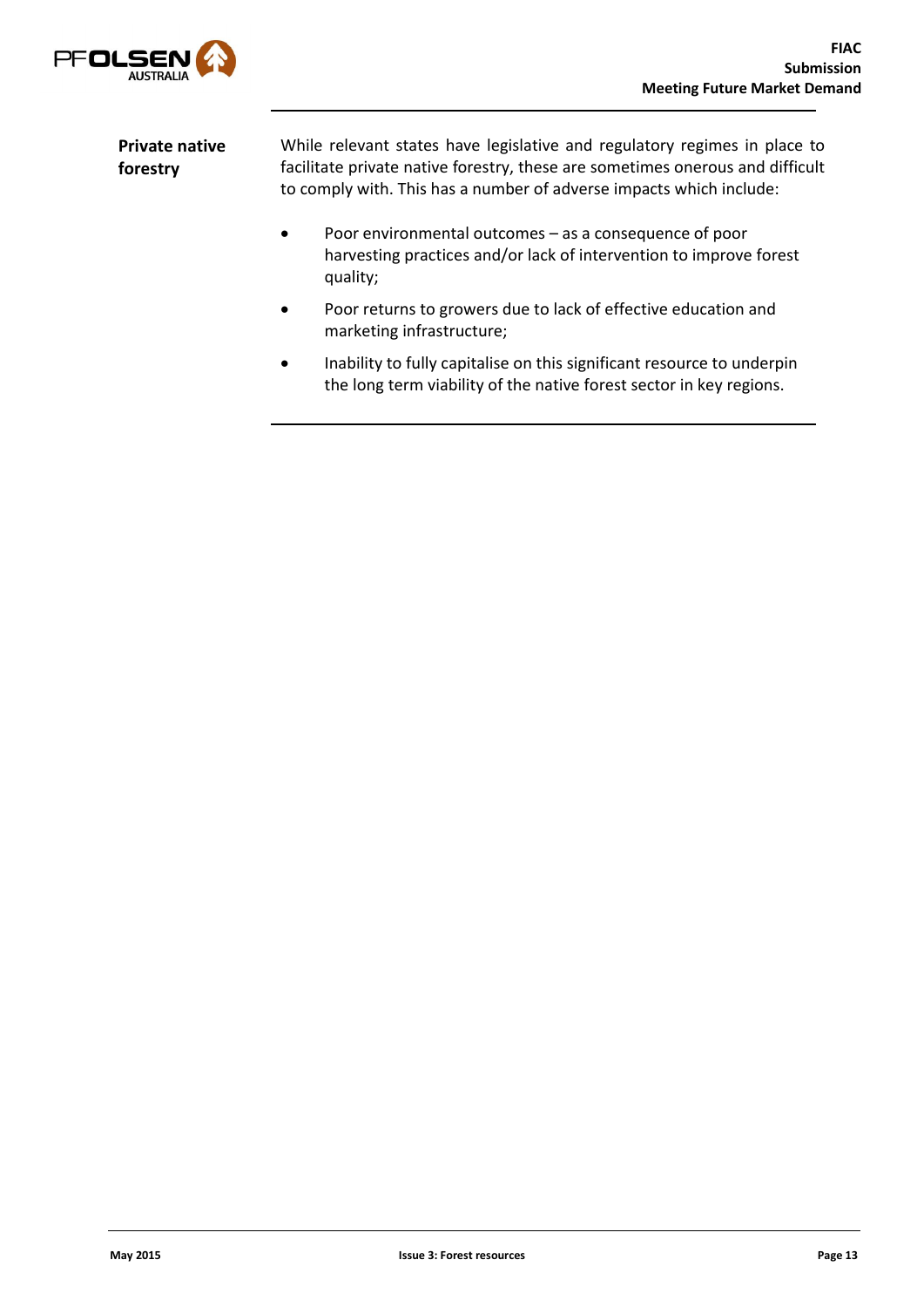

## Issue 4: Innovation, research and development

#### 13. What are the future research and development needs for Australia's forest products sector, and which of these needs are specific strengths and opportunities in the Australian context?

| <b>Plantation</b><br>productivity                                | Plantation productivity is a critical research focus issue in Australia. In<br>addition to relatively infertile landscapes, a substantial proportion of our<br>plantation estate is approaching or into a second or third rotation – which<br>brings recognised productivity decline.                                                        |
|------------------------------------------------------------------|----------------------------------------------------------------------------------------------------------------------------------------------------------------------------------------------------------------------------------------------------------------------------------------------------------------------------------------------|
|                                                                  | Addressing plantation productivity has flow-on benefits with respect to<br>investment – the ability to grow significantly more wood of higher quality<br>per hectare would transform the economics of plantation establishment.                                                                                                              |
|                                                                  | In broad terms this incorporates site management and nutrition, genetics<br>and tree breeding, alternative species, nursery technology and practice,<br>establishment technology and techniques, and silvicultural practice. The<br>challenge is to identify priorities where early gains can be made and<br>sustained.                      |
| Integrated<br>research priorities<br>through the<br>supply chain | There exists an opportunity to integrate research priorities from the point<br>of germination to the point of final processing in order to ensure the trees<br>we grow today meet the requirements, as can best be understood, for<br>future wood processing - whether it be fibre characteristics, timber<br>characteristics or dimensions. |

14. What are the current inhibitors to private sector investment in research, development and extension and what role, if any, does the Australian Government have in addressing these?

| Considerable<br>investment<br>occurring | There is considerable private sector investment in research, development<br>and extension occurring in the forestry sector in Australia. As an example,<br>PF Olsen Australia invests approximately \$350,000 per annum in research<br>and development both on behalf of clients and in its own right, and is<br>actively involved across a broad spectrum of research and development. |
|-----------------------------------------|-----------------------------------------------------------------------------------------------------------------------------------------------------------------------------------------------------------------------------------------------------------------------------------------------------------------------------------------------------------------------------------------|
|                                         | We would argue that there is broad recognition within the industry about<br>the need for industry to financially underpin its own research and<br>development activities, and use this to leverage additional support from<br>governments in relation to priority and/or public good investment.                                                                                        |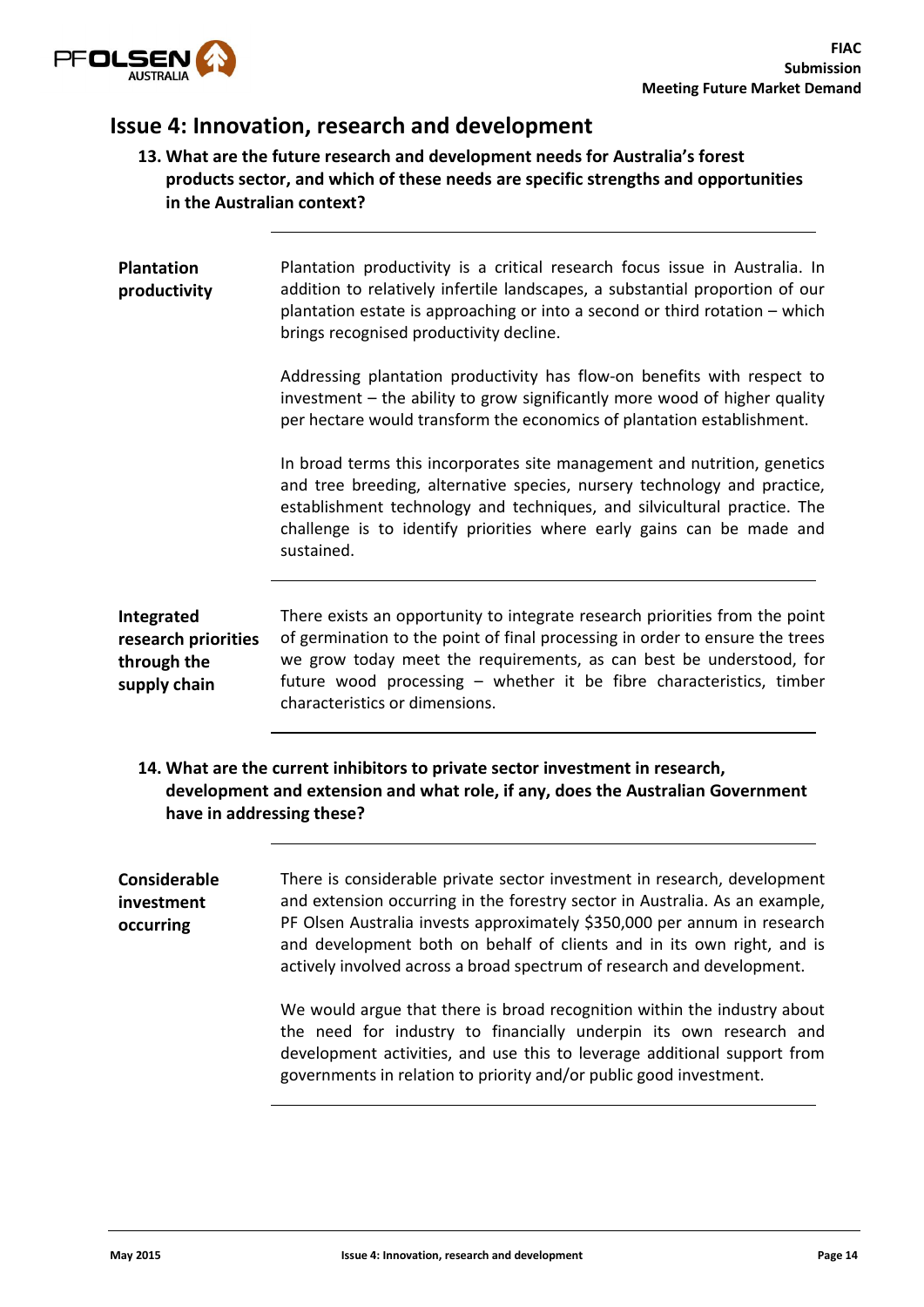

| Aligning research<br>and management<br>objectives | Research programs that do not reflect industry requirements and priorities<br>will struggle to generate investment. FWPA has been particularly effective<br>at achieving this alignment compared with other research organisations,<br>albeit with limited funding.                                                                     |
|---------------------------------------------------|-----------------------------------------------------------------------------------------------------------------------------------------------------------------------------------------------------------------------------------------------------------------------------------------------------------------------------------------|
|                                                   | Current proposals around a centralised research management function for<br>the industry which allows for more cost effective investment through better<br>priority setting and lower overheads are essential to providing the private<br>sector with confidence that research programs are delivering tangible<br>results for industry. |
|                                                   | 15. How can the framework for coordinating Australian forestry research and<br>development be strengthened?                                                                                                                                                                                                                             |

#### Current efforts The forestry sector is currently investing considerable energy and effort into how best to structure forestry research and development into the future. The FIAC should consider the work being undertaken and engage with industry directly to determine where the Government and FIAC can best support and facilitate improvements in the delivery of research.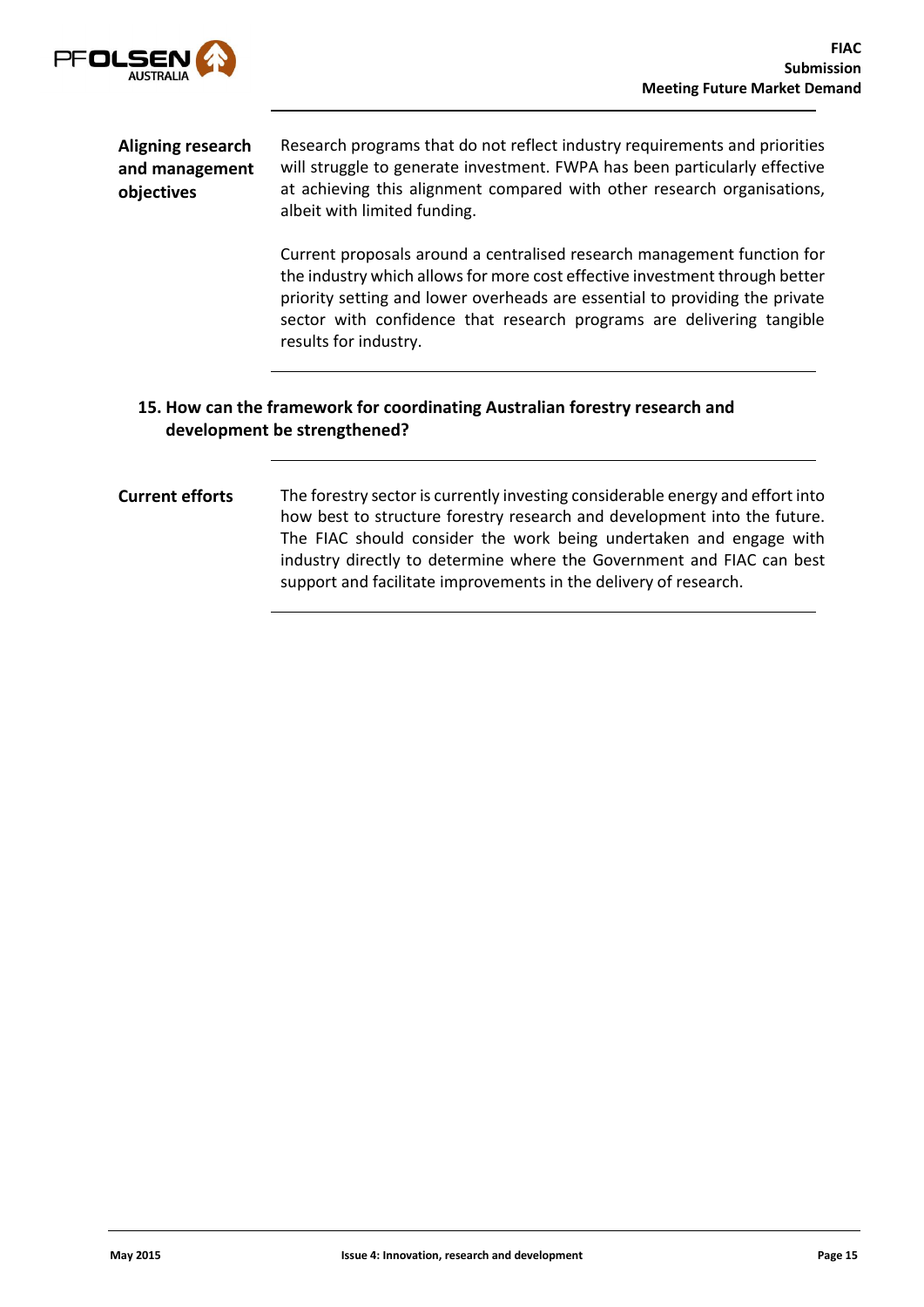

### Issue 5: Consumer and community engagement

16. How can domestic and international consumers be better engaged on the environmental, economic and social credentials of Australian forest products?

Expertise required This is an area requiring specialist expert input, which could be facilitated by FIAC and the Government. It is our view that any efforts should align with and support the work being undertaken by Forest and Wood Products Australia, with support from the Australian Forest Products Association and other representative organisations. It does not make sense to duplicate effort and costs.

#### 17. How important are consumer awareness programs to the future prosperity of the sector?

#### Uncertain results It is not clear how successful previous programs have been. FWPA has recently presented some metrics which suggest the its television advertising campaign with Planet Ark has been successful in informing community views about the relative environmental and sustainability benefits of wood when compared with other construction materials.

In order for success to be assessed, awareness programs should be constructed in a way that allows objective measurement to be undertaken.

Awareness programs may experience improved traction in the market place if/when the carbon sequestration benefits of wood based products are formally acknowledged within a national carbon policy framework.

#### 18. Can forest certification be better leveraged to achieve stronger demand and better prices for Australian forest products and, if so, how?

| <b>Market access</b><br>versus premium<br>product | To answer this question it is important, first, to consider the drivers for<br>certification. Historically these have been:<br><b>Market expectation</b> $-$ this is specifically the case for pulp and paper<br>$\bullet$<br>products, where processors have an expectation that raw supply will<br>be from certified forests and supply chains. Some Australian based<br>processors also specify a preference for certified wood products; |
|---------------------------------------------------|----------------------------------------------------------------------------------------------------------------------------------------------------------------------------------------------------------------------------------------------------------------------------------------------------------------------------------------------------------------------------------------------------------------------------------------------|
|                                                   | <b>Owner expectation</b> – institutional owners, in particular, have an<br>$\bullet$<br>expectation of certification for their forests, which is often a core<br>part of the offering that they have made to investors.                                                                                                                                                                                                                      |

*Continued on next page...*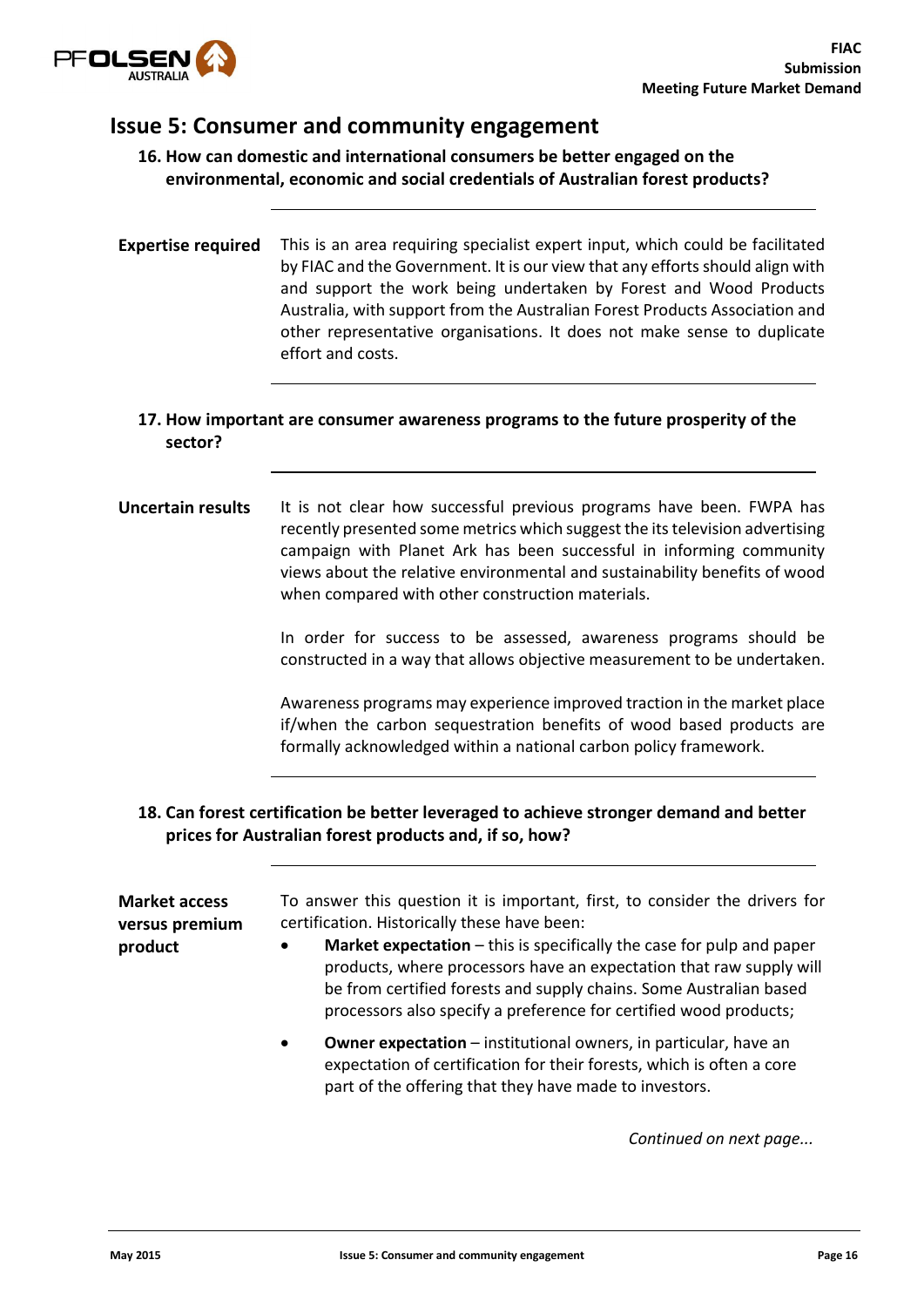

| continued                                        | PF Olsen Australia sells forest products on behalf of clients to between 15<br>and 20 Australian and international customers. We have not received any<br>premium for certified forest products. However, certification, whether to<br>the Forest Stewardship Council or PEFC standards, affords us access to<br>specific markets.                                                                                                                                                                                                  |
|--------------------------------------------------|-------------------------------------------------------------------------------------------------------------------------------------------------------------------------------------------------------------------------------------------------------------------------------------------------------------------------------------------------------------------------------------------------------------------------------------------------------------------------------------------------------------------------------------|
| <b>Preference for</b><br>certification<br>scheme | There is increasingly less concern shown by processors between the two<br>forest management standards available for the Australian forest and forest<br>products industries. Similarly forest owners are becoming less concerned<br>with which certification scheme is used.                                                                                                                                                                                                                                                        |
| <b>General consumer</b><br>sentiment             | Certification of timber and timber products has a very low level of consumer<br>engagement and interest. There may be opportunities to increase this.                                                                                                                                                                                                                                                                                                                                                                               |
| <b>Certification in</b><br>emerging markets      | On the recent Australian forest industry trade delegation to Beijing and<br>Shanghai, a common theme emerged that Chinese purchasers of forest<br>products are becoming increasingly discerning in relation to "safe" wood -<br>that is, timber and timber products which are sourced form demonstrably<br>legally harvested forests. This is most readily demonstrated through<br>certification.                                                                                                                                   |
|                                                  | The driver for this appears to be the predominantly European markets that<br>Chinese manufacturers are selling to. It also appears to be increasingly<br>important to the Chinese Government. This presents a significant<br>opportunity for Australian timber and timber products exporters, given the<br>size of the Chinese market.                                                                                                                                                                                              |
| <b>Conclusion</b>                                | Price has not historically been a driver for forest management certification<br>and given that forest products are sold within a competitive commodity<br>market, it is unlikely that this will change. However it is clear that forest<br>management certification provides access to a range of forest products<br>markets and that this is a trend that is likely to increase not decrease. It is<br>also increasingly apparent that choice of certification scheme is not a<br>significant driver in relation to market access. |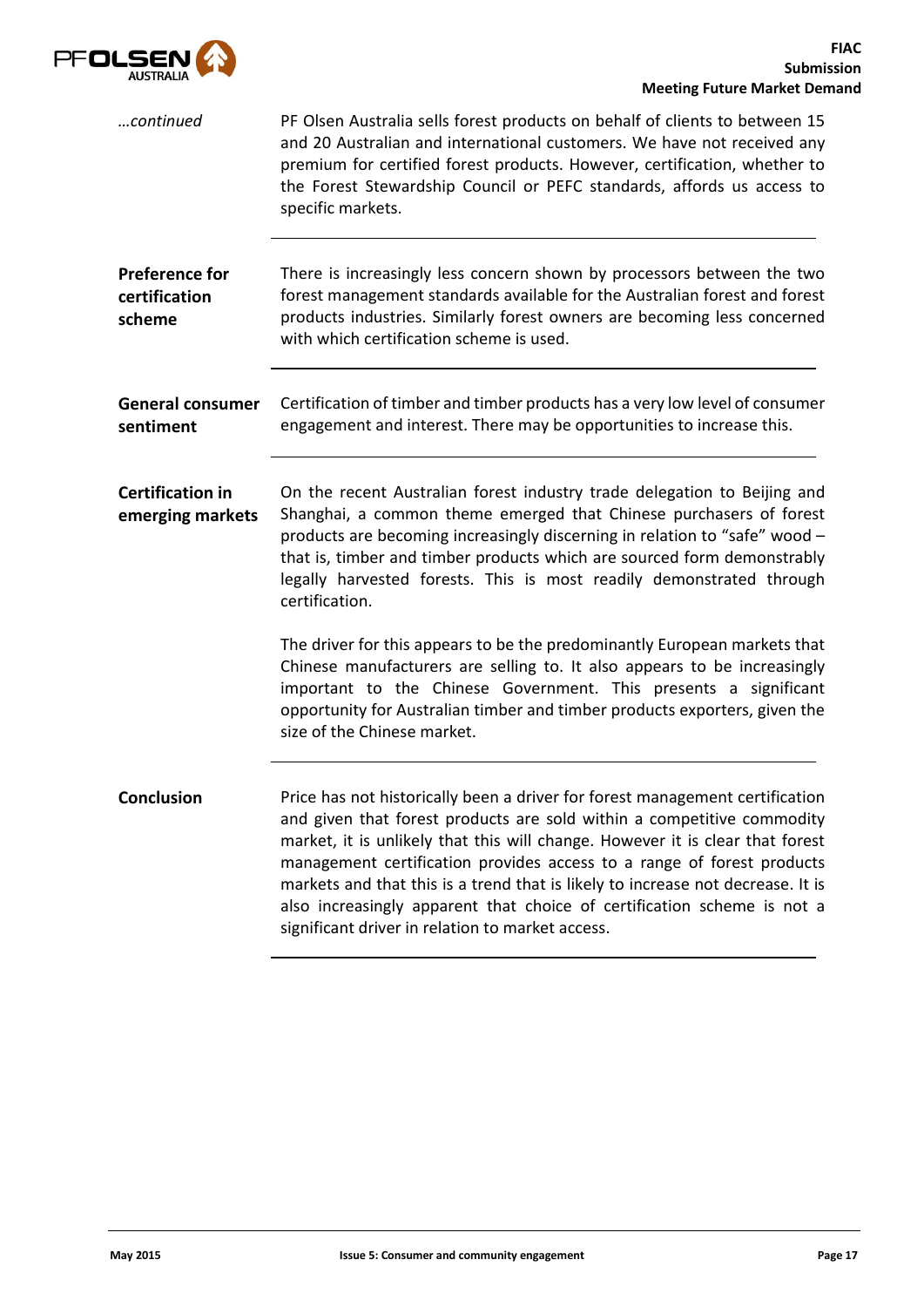

## Issue 6: Strengthened regional approaches

| 19. How could forestry hubs better utilise resources and promote greater efficiencies |  |
|---------------------------------------------------------------------------------------|--|
| and innovation?                                                                       |  |

| Important area of<br>work | Addressing this question is a considerable body of work in its own right. Each<br>potential forestry hub has its own characteristics and commercial<br>framework which must be considered in order to make it most effective.<br>Fach will also have different focus areas. |
|---------------------------|-----------------------------------------------------------------------------------------------------------------------------------------------------------------------------------------------------------------------------------------------------------------------------|
| addressing these?         | 20. What have been the barriers to the establishment and efficient operation of<br>forestry hubs to date, and what might be the role of the Australian Government in                                                                                                        |
| No simple answer          | As reflected in the response above, there is no simple response to this<br>question, as each hub has different characteristics.                                                                                                                                             |

21. If additional forestry hubs are to be established, where would they best be located?

| <b>Understanding the</b> |
|--------------------------|
| drivers for              |
| establishing hubs        |
| are important            |
|                          |

Forestry hubs need to be within an economically viable haulage distance from both the forest growers' and processors' perspectives. This is on the premise that the forest resource servicing the hub is of sufficient current and/or future productivity hence commercial value to underpin it as a long term viable use of land. Other drivers need to be carefully assessed and analysed on the basis of detailed business case assessment.

| <b>Potential forestry</b><br>hubs | <b>Hub Location</b>            | <b>Key characteristics</b>                                                                                               |
|-----------------------------------|--------------------------------|--------------------------------------------------------------------------------------------------------------------------|
|                                   | SW Western Australia           | Key native, and softwood and hardwood<br>plantation region. Significant export operations<br>and processing.             |
|                                   | <b>Murray Valley</b>           | Premier softwood growing and processing region.                                                                          |
|                                   | <b>Green Triangle</b>          | Key softwood and hardwood plantation region.<br>Significant export operations and processing.                            |
|                                   | Gippsland/La Trobe<br>Valley   | Significant native forest and softwood plantation<br>region. Processing centre                                           |
|                                   | SE Queensland/NE<br><b>NSW</b> | Large softwood plantation resource and<br>important public and private native forest<br>resource. Significant processing |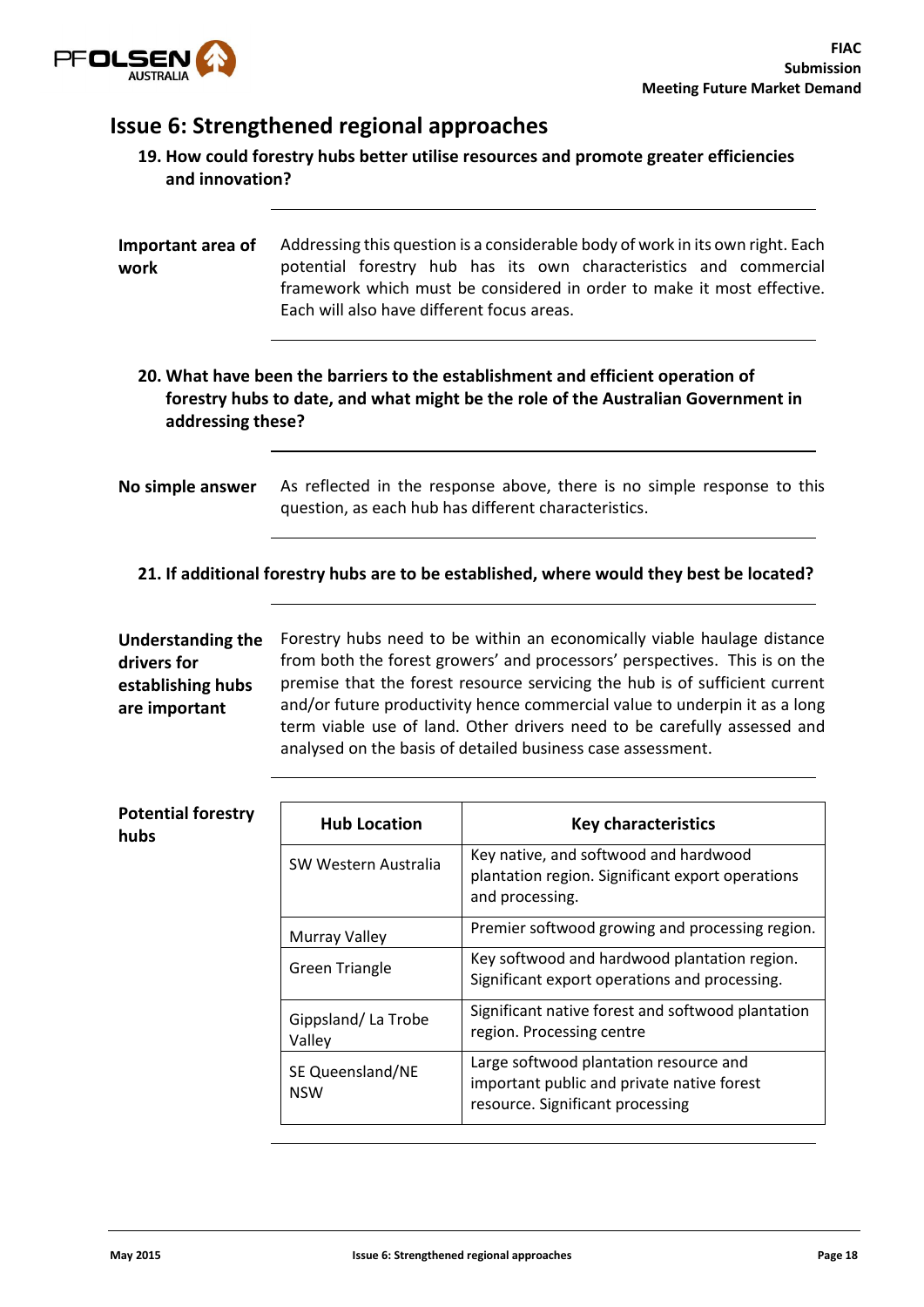

## Issue 7: Infrastructure

| 22. What infrastructure will be required to respond to future demand for forest |
|---------------------------------------------------------------------------------|
| products?                                                                       |

| <b>Regional road</b><br>infrastructure                          | Strategic review of road networks within forestry hub regions is required so<br>as to target infrastructure investments which will accommodate changes in<br>truck configurations. These changes in configurations are driven by both a<br>need to continually improve safety for all road users as well as improving<br>haulage efficiencies. |
|-----------------------------------------------------------------|------------------------------------------------------------------------------------------------------------------------------------------------------------------------------------------------------------------------------------------------------------------------------------------------------------------------------------------------|
| Improved port<br>infrastructure and<br>access in key<br>regions | There is a considerable amount of congestion at ports which are utilised by<br>the forestry sector in Australia. Improved infrastructure and accessibility in<br>identified "bottle-neck" regions should be a focus of industry and<br>government collaborative focus.                                                                         |
| <b>Rail infrastructure</b><br>and hubs in key<br>regions        | With increasing globalisation of the forest and wood product trade, rail<br>infrastructure from hubs to ports can be an enabling component for the<br>future success of forestry hub developments. There is a case for specific<br>consideration of how rail can be better utilised in the forestry supply chain.                              |

#### 23. What can be done to ensure better recognition and understanding of the sector's infrastructure needs?

Inventory and needs assessment There is a need, on a region by region basis, to consider the dynamic interplay between regional harvest outlook, road infrastructure pressures and port capacity. Historically this was done for road infrastructure in some forestry regions and allowed for effective communication and planning between the industry, local government, other infrastructure users and state and federal governments.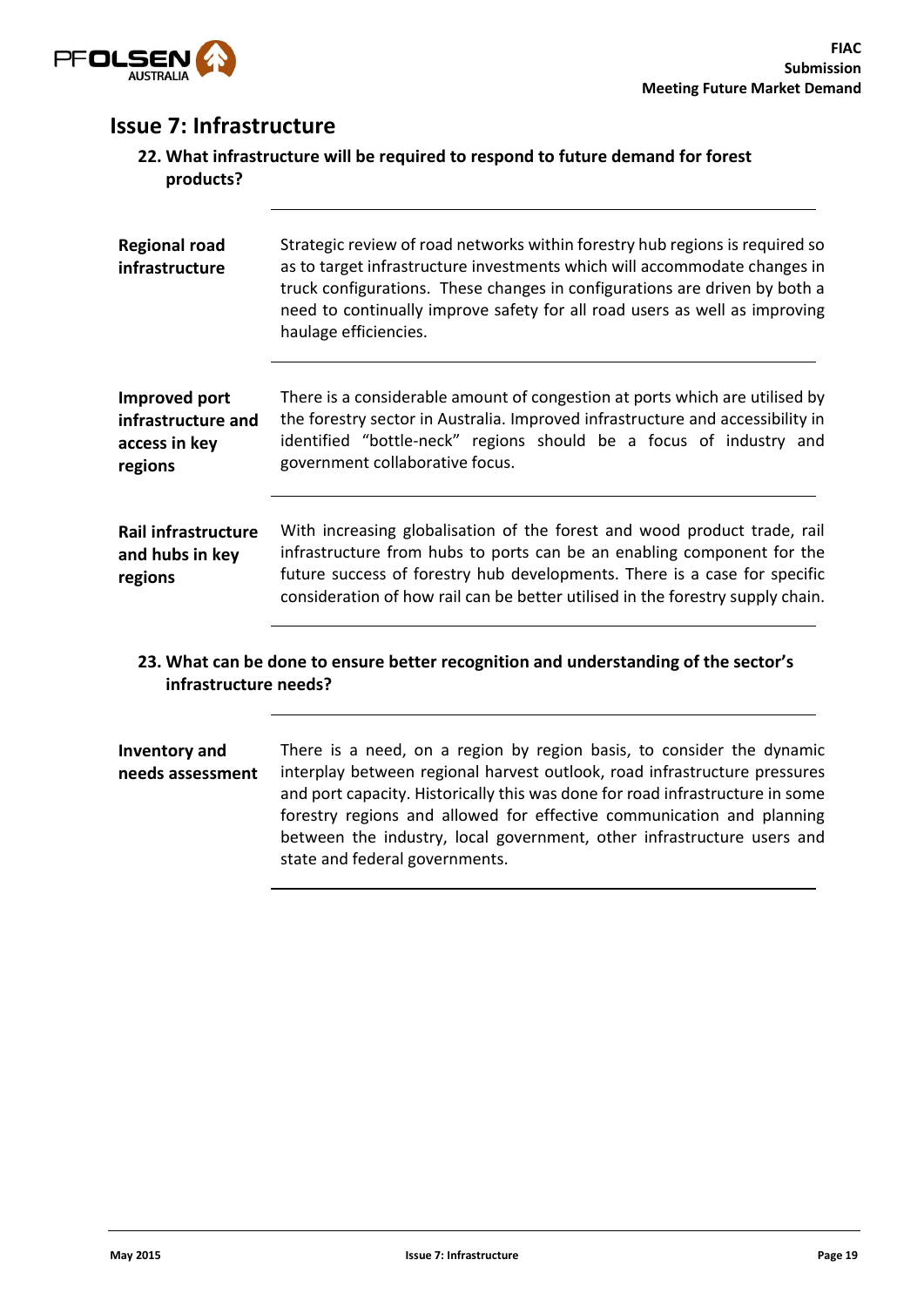

# Issue 8: Industry skills and training

| 24. What are the skills and training needs of the sector over the coming decades, and |  |
|---------------------------------------------------------------------------------------|--|
| where are the current gaps?                                                           |  |

| <b>Broad ranging</b><br>skills<br>requirements | There are a broad range of skills and capabilities required within the forestry<br>and forest products sector in Australia. The changes in forest ownership and<br>commercial focus over the past five years have brought the need for<br>additional skills in the sector. From a forest management employer's<br>perspective, gaps include:<br>Tertiary level forestry education                                                                                                                             |
|------------------------------------------------|---------------------------------------------------------------------------------------------------------------------------------------------------------------------------------------------------------------------------------------------------------------------------------------------------------------------------------------------------------------------------------------------------------------------------------------------------------------------------------------------------------------|
|                                                | Tertiary level forestry education has declined to the point<br>where there are now very few, if any, professional forestry<br>graduates emerging from Australian universities. This is not<br>surprising, given the relatively low levels of employment<br>hence low demand for student places hence inability to<br>reliably fill courses. However, it does create a gap in<br>professional skills that needs to be filled by either importing<br>graduates or providing alternative training opportunities. |
|                                                | Post-graduate/specialist technical forest management education                                                                                                                                                                                                                                                                                                                                                                                                                                                |
|                                                | There is a gap in technical and specialist training in areas such<br>as silviculture, forestry commerce, forest measurement and<br>modelling. Addressing this gap will assist in addressing the<br>reduction in degree qualified forestry graduates                                                                                                                                                                                                                                                           |
|                                                | 25. Are Vocational Education and Training and university training providers well-<br>positioned to meet the future skills and training needs of the sector?                                                                                                                                                                                                                                                                                                                                                   |
| <b>Tertiary education</b>                      | The availability of tertiary education in forestry has declined considerably<br>over the past decade. There are now few, if any, Australian qualified recent<br>graduates available for employment in forest management.                                                                                                                                                                                                                                                                                      |
|                                                | In the context of the size of the Australian forestry sector, and the ability for<br>universities to support low numbers of students, this is not surprising.<br>However, it does present a challenge to the sector in terms of employing<br>skilled junior staff.                                                                                                                                                                                                                                            |

*Continued on next page...*